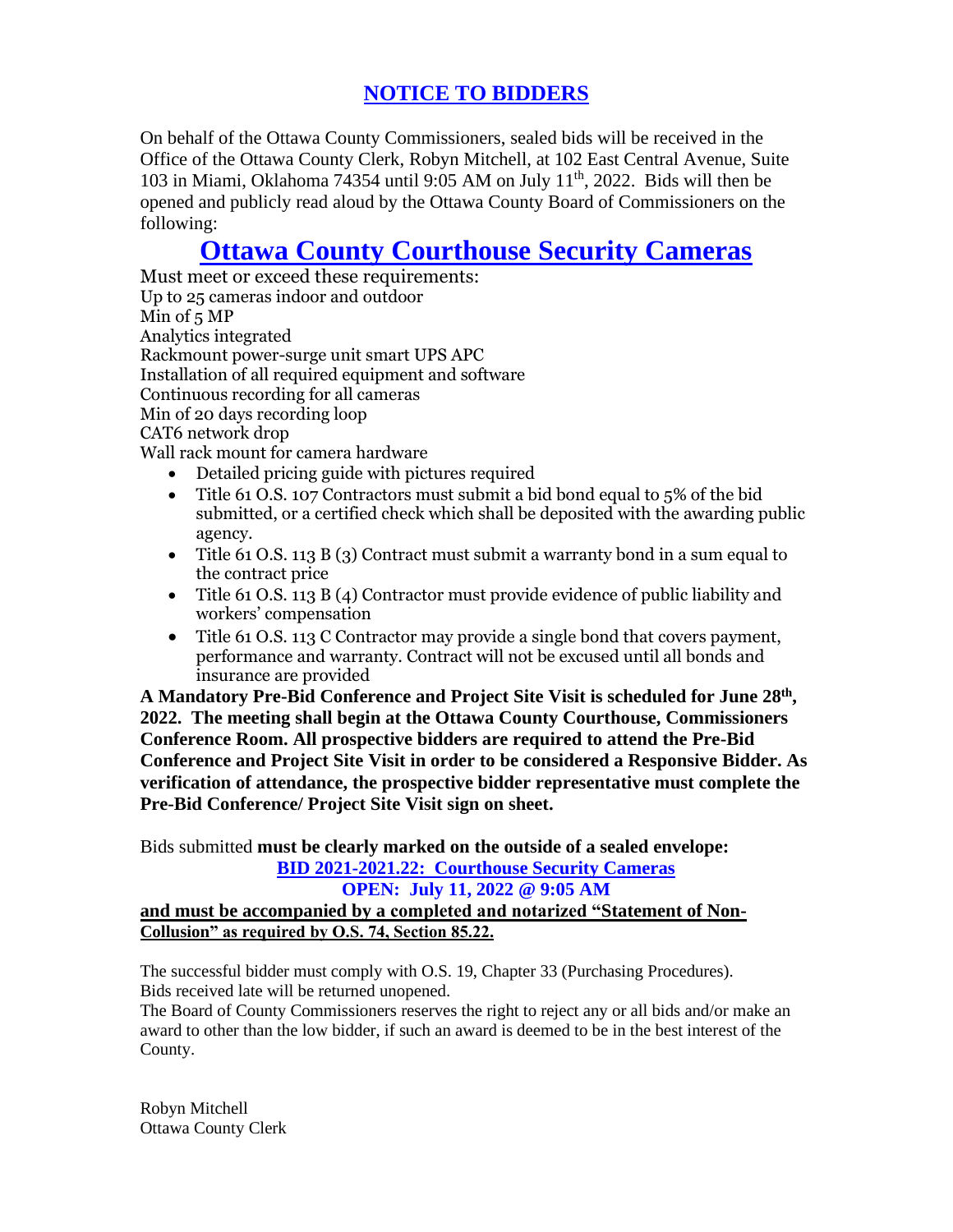# **OTTAWA COUNTY CLERK 102 EAST CENTRAL AVENUE, SUITE 103 MIAMI, OKLAHOMA 74354**

(918) 542-3332

FAX (918) 542-8260 [countyclerk@ottawa.okcounties.org](mailto:countyclerk@ottawa.okcounties.org)

Business Name:\_\_\_\_\_\_\_\_\_\_\_\_\_\_\_\_\_\_\_\_\_\_\_\_\_\_\_\_\_\_\_\_\_\_\_\_\_\_\_\_\_\_\_\_\_\_

Contact Name:\_\_\_\_\_\_\_\_\_\_\_\_\_\_\_\_\_\_\_\_\_\_\_\_\_\_\_\_\_\_\_\_\_\_\_\_\_\_

Address:\_\_\_\_\_\_\_\_\_\_\_\_\_\_\_\_\_\_\_\_\_\_\_\_\_\_\_\_\_\_\_\_\_\_\_\_\_\_\_

Phone number:

## **INVITATION TO BID**

BID 2021-2022.22: Courthouse Security Cameras ISSUED: May 23, 2022 OPEN: JULY 11, 2022 @ 9:05 AM

### **DESCRIPTION**

EQUIPMENT

SOFTWARE

INSTALLATION\_\_\_\_\_\_\_\_\_\_\_\_\_\_\_\_\_\_\_\_\_\_\_\_\_\_\_\_\_\_\_\_\_\_\_

ADMISTRATION COST \_\_\_\_\_\_\_\_\_\_\_\_\_\_\_\_\_\_\_\_\_\_\_\_\_\_\_\_

TOTAL PROJECT COST \$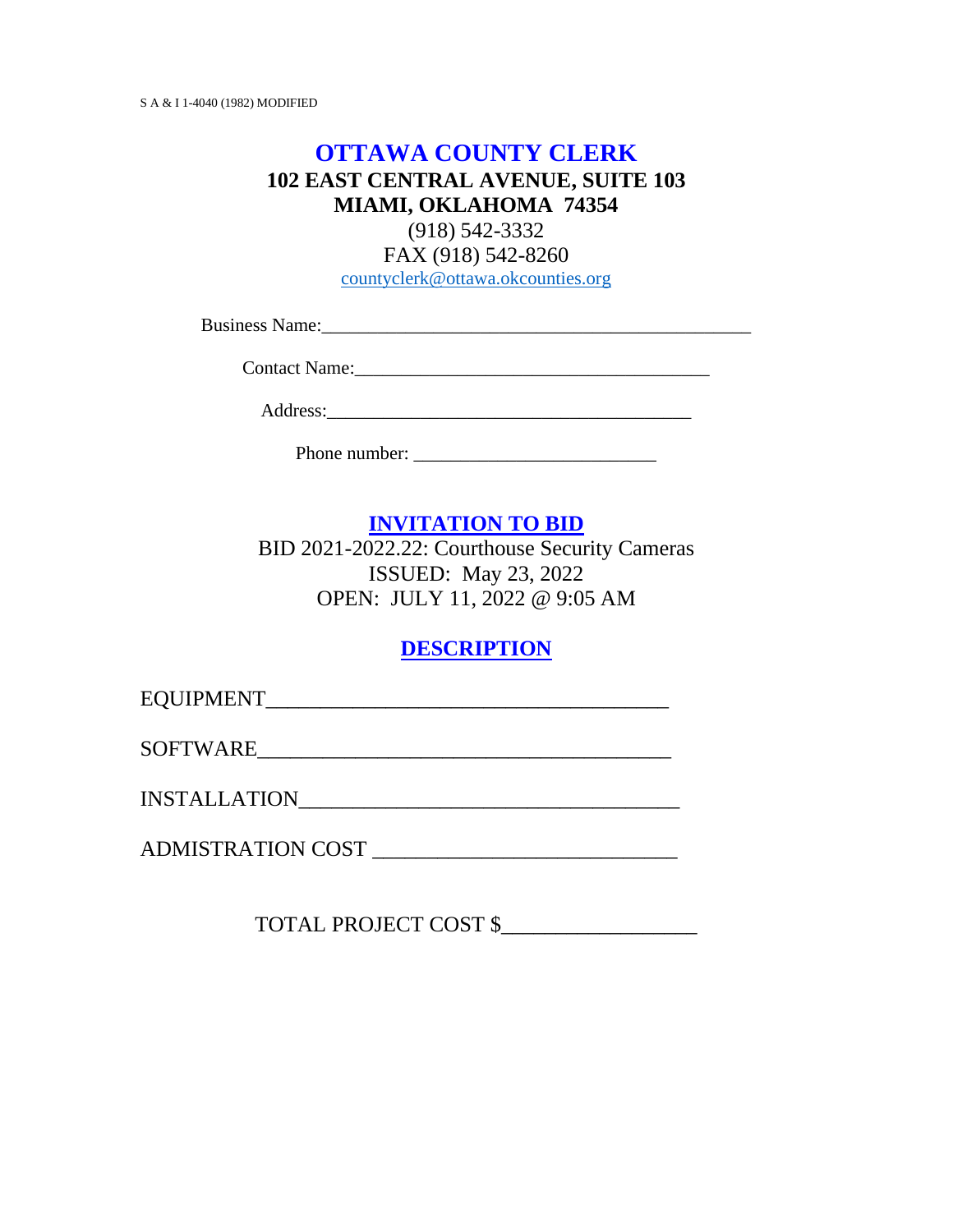#### **CONDITIONS OF BID**

On behalf of the Ottawa County Commissioner, sealed bids will be opened in the Office of the County Commissioners located in the Ottawa County Courthouse at 102 East Central Avenue, Suite 104 in Miami, Oklahoma, at the time and date shown on the Invitation to Bid.

Late bids will not be considered. Bids must be received in sealed envelopes with Bid Number, Date and Time written on the outside of the envelope.

Unit prices will be guaranteed correct by the bidder.

Firm prices will be FOB Ottawa County.

Purchases by Ottawa County, Oklahoma are not subject to State or Federal taxes.

This bid is submitted as legal offer and any bid, when accepted by the County, constitutes a firm contract.

#### **Oklahoma laws require each vendor submitting a bid to a County for goods or services to furnish a notarized sworn Statement of Non-Collusion (form supplied below).**

NOTE: Other terms and conditions may be added at the discretion of county officers.

#### **STATEMENT OF NON-COLLUSION**

AFFIDAVIT: I, the undersigned, of lawful age, being first duly sworn on oath say that he (she) is the agent authorized by the bidder to submit the above bid. Affiant further states that the bidder has not been a party to any collusion among bidders in restraint of freedom of competition by agreement to bid at a fixed price or to refrain from bidding; or with any state official or employee as to quantity, quality or price in the prospective contract or any other terms of said prospective contract; or in any discussions between bidders and any state official concerning exchange of money or other thing of value for special consideration in the letting of a contract; that the bidder/contractor has not paid, given or donated or agreed to pay, give or donate to any officer or employee of the State of Oklahoma (or other entity) any money or other thing of value, either directly or indirectly, in the procuring of the award of a contract pursuant to this bid.

| (Seal)<br><b>Notary Public</b> |  |
|--------------------------------|--|
|                                |  |
|                                |  |
|                                |  |
|                                |  |